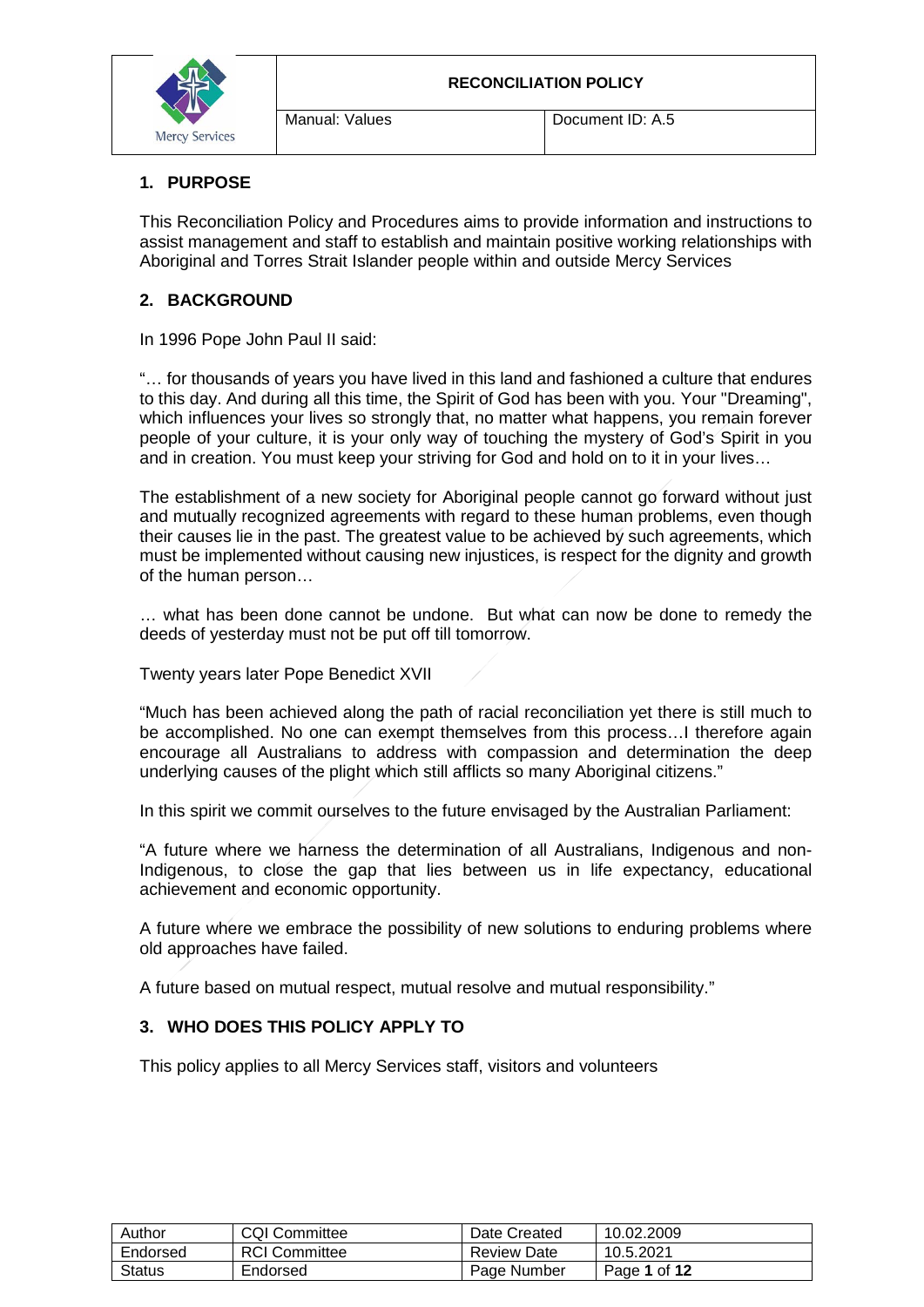

#### **3. POLICY**

*Mercy Services acknowledges and pays respect to the Awabakal, Worimi and Wonnarua, as the original and ongoing owners and custodians of the land across which we work.*

*Mercy Services recognises that the European occupation initiated massive changes to the land and its peoples.*

*As a vital step towards building a just, common future, Mercy Services recognises the loss and the grief felt by Aboriginal and Torres Strait Islander peoples for the alienation from their traditional land, the loss of their freedom, their lives, the forced removal of their children and other injustices.*

*Mercy Services supports the right of Aboriginal and Torres Strait Islander peoples to live according to their own values and cultures.*

*Mercy Services will consult with local Aboriginal and Torres Strait Islander peoples and their services and will develop ways to better respect them and assist them to enjoy a standard of living equal to that of others in Australia, without the loss of their personal spirit or cultural identity.*

#### **4. PROCEDURE**

#### **4.1 Acknowledgement and respect**

Mercy Services accepts the definition of an Aboriginal person, as being a person who:

- · is of Aboriginal descent.
- · identifies as an Aboriginal person, and
- · is accepted by the Aboriginal community in which he/she lives.

Traditional people in our area (see Appendix 1 Consultation):

Newcastle/Lake Macquarie Awabakal Port Stephens Worimi Wonnarua

## **4.2. Consulting**

a) Mercy Services has previously established a Reconciliation Advisory Group to provide advice and guidance to the Chief Executive Officer (CEO) on the organisation's Reconciliation Plan. The CEO will report the views of the Advisory Group to the Board.

The Reconciliation Advisory Group may reconvene at any time to discuss fulfilling the directions of the Reconciliation Policy. This Advisory Group will ideally be made up of: The Mercy Services CEO, two Mercy Services staff chosen by the CEO and three

| Author   | <b>CQI Committee</b> | Date Created | 10.02.2009   |
|----------|----------------------|--------------|--------------|
| Endorsed | <b>RCI</b> Committee | Review Date  | 10.5.2021    |
| Status   | Endorsed             | Page Number  | Page 2 of 12 |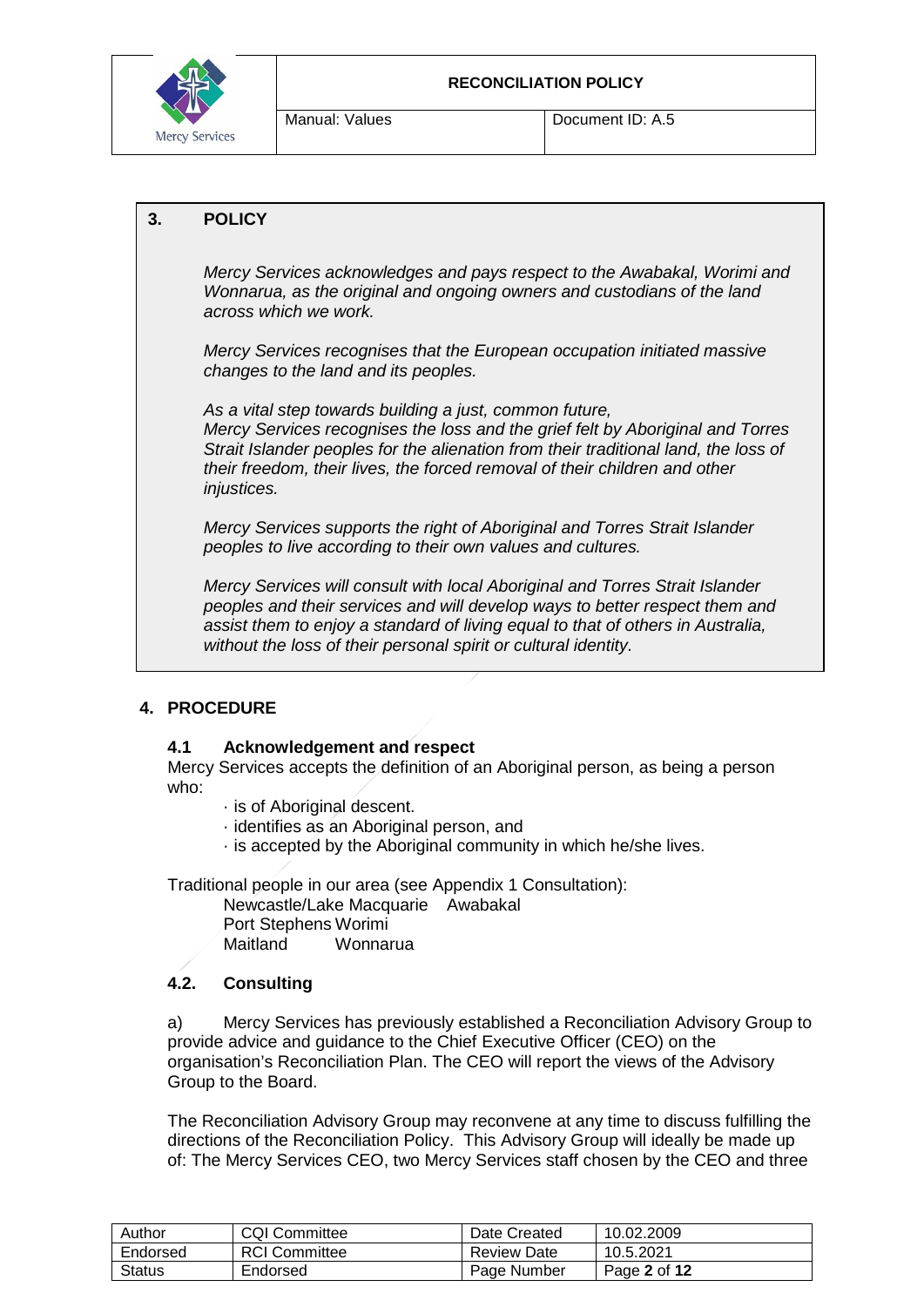

Aboriginal or Torres Strait Islander people (see Appendix 2 Advisory Group Terms of Reference).

#### b) Getting permission

Mercy Services will endeavour to speak with local Aboriginal and Torres Strait Islander people and/or their services before seeking funding, starting a service or making significant changes to services that assist them. (see Appendix 1 Consultation)

Mercy Services acknowledges the right of Aboriginal or Torres Strait Islander people to be recognised as the owners and guardians of their cultural and intellectual property.

The prior informed consent of the Aboriginal or Torres Strait Islander persons and groups will be obtained prior to any recording, use or display of Aboriginal or Torres Strait Islander Cultural and Intellectual Property.

Consent will be obtained from both: -

- Copyright owners
- Group discuss with elders persons in authority (see Appendix 1 Consultation)
- 4.3. Following correct protocols

a) Mercy Services will display a sign in the entrance area to its buildings used for service provision that says:



#### b) Welcome to Country

At all major official events, where members of the public and/or the media are present, Mercy Services will seek to include a Welcome to Country ceremony.

A Welcome to Country requires an Aboriginal Elder to welcome people to the land. If this person does not have employment that will pay for their participation Mercy Services will pay a suitable honourium.

At events at which flags are shown, the order of display, from an audience perspective from left to right, is the Australian flag then the Aboriginal flag and the Torres Strait Islander flag.

| Author        | <b>CQI Committee</b> | Date Created | 10.02.2009   |
|---------------|----------------------|--------------|--------------|
| Endorsed      | <b>RCI Committee</b> | Review Date  | 10.5.2021    |
| <b>Status</b> | Endorsed             | Page Number  | Page 3 of 12 |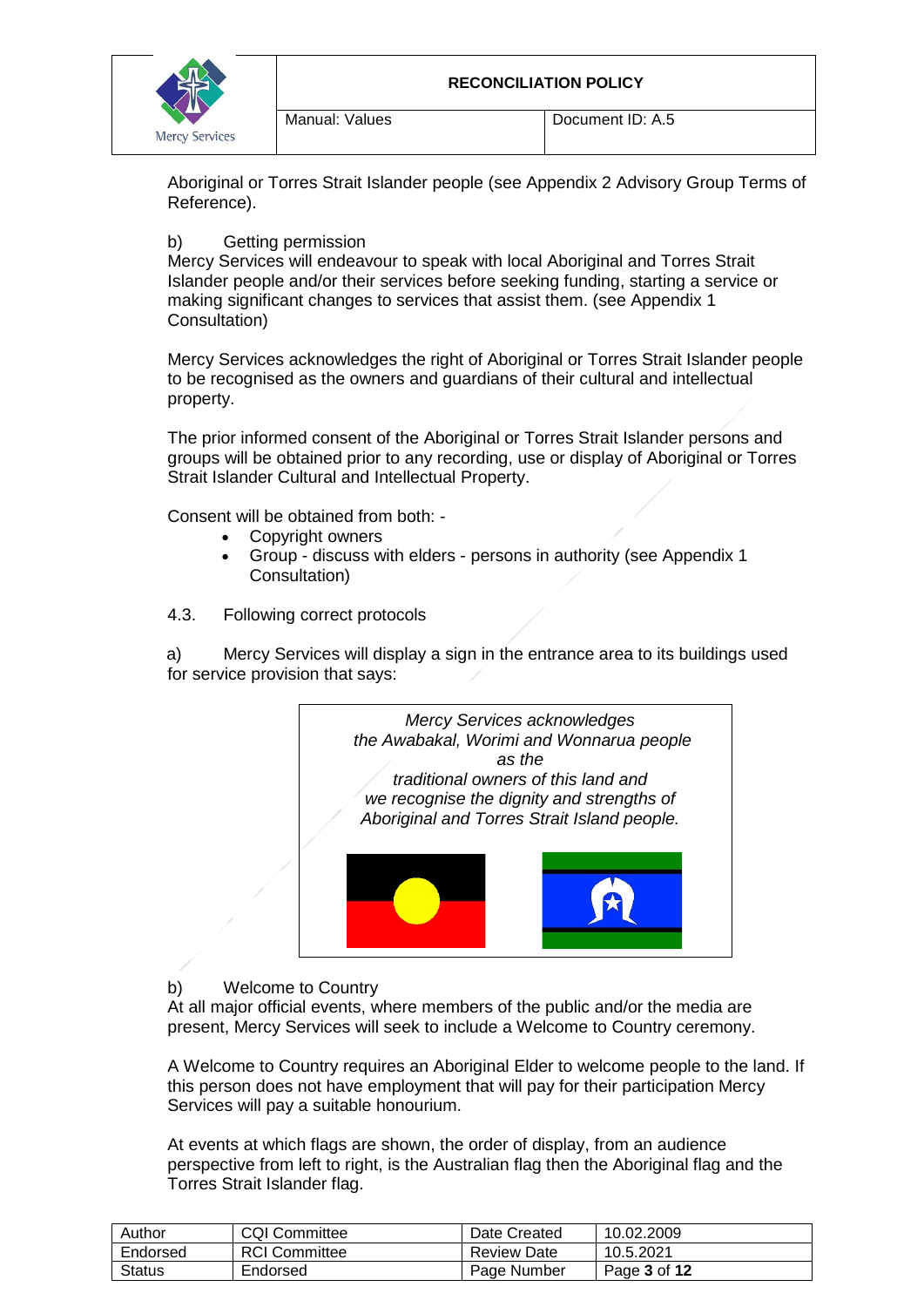

#### c) Acknowledgment of Country

At major events or meetings that are substantially comprised of Mercy Services staff, volunteers and/or clients the Chairperson will start

*'I would like to acknowledge that we meet today on the traditional land of the Awabakal (or applicable) people'.*

#### **4.4. Supporting Aboriginal organisations**

Mercy Services will assist the development of Aboriginal services through partnerships, consortiums and other mutually agreed assistance

#### **4.5. Assisting Aboriginal people within Mercy Services**

a) Mercy Services will join with individuals and groups to foster Reconciliation e.g. Newcastle Aboriginal Support Group

b) Mercy Services will provide a positive cultural environment and build awareness of Aboriginal culture and its relevance among Mercy Services staff, volunteers and clients by recognising in appropriate ways significant Aboriginal and Reconciliation events e.g.,

| 26 January            | Australia Day/Survival Day                  |
|-----------------------|---------------------------------------------|
| 13 February           | Anniversary of Federal Parliament's Apology |
| 26 May                | <b>National Sorry Day</b>                   |
| 26 May to 3 June      | <b>National Reconciliation Week</b>         |
| 3 June                | Mabo Day                                    |
| 1st full week of July | <b>NAIDOC Week</b>                          |

Staff will be supported in attending such events

c) Mercy Services will seek opportunities to develop the Aboriginal cultural competence of Mercy Services staff/volunteers particularly those working in services where there is no equivalent Aboriginal service.

d) Mercy Services will ensure that its employment policies and procedures result in adequate recruitment and retention of Aboriginal and Torres Strait Islander staff in Mercy Services.

e) Mercy Services will ensure Aboriginal people are encouraged and supported to seek career development opportunities while employed with Mercy Services

f) Mercy Services will provide high quality services in culturally appropriate ways to Aboriginal people.

#### **5. KEY PERFORMANCE INDICATORS**

Aboriginal Poster displayed in the foyers of campuses Care of ATSI persons is delivered in a culturally sensitive manner

| Author        | <b>CQI Committee</b> | Date Created       | 10.02.2009   |
|---------------|----------------------|--------------------|--------------|
| Endorsed      | <b>RCI Committee</b> | <b>Review Date</b> | 10.5.2021    |
| <b>Status</b> | Endorsed             | Page Number        | Page 4 of 12 |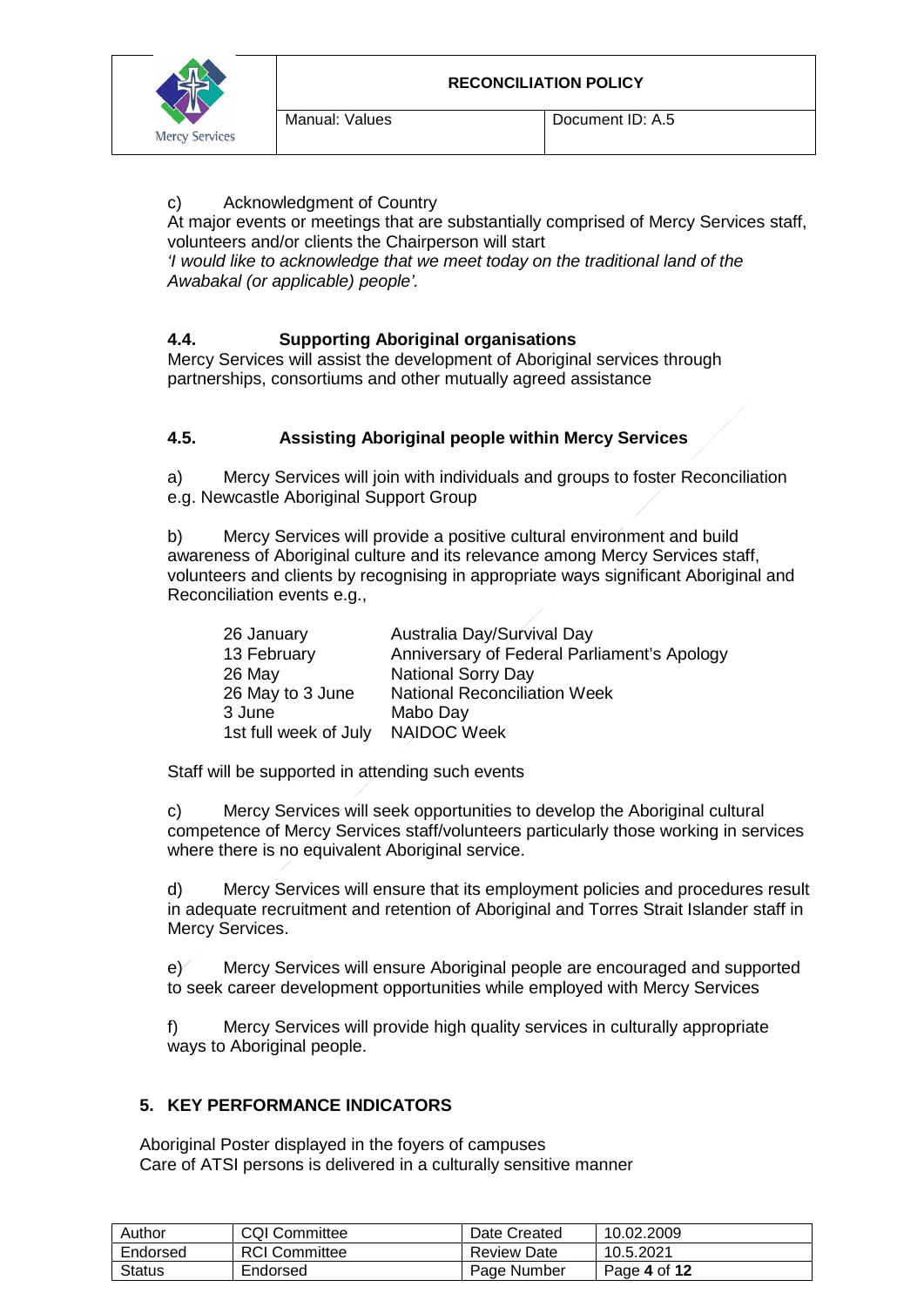

# **6. EXPECTED OUTCOME**

ATSI clients and staff are a respected and valuable contributor to Mercy Services and care of ATSI persons is delivered in a culturally sensitive manner

# **7. REFERENCES**

- Anti-Discrimination Act 1977 (NSW)
- Racial Discrimination Act 1975 (Cth)
- NSW Government Aboriginal Cultural Protocols And Practices Policy
- NSW Dept of Education and Training Aboriginal Consultative Group Inc Welcome to Country & Acknowledgment of Country
- Community Cultural Development New South Wales (2003) RESPECT, ACKNOWLEDGE, LISTEN: Practical protocols for working with the Indigenous Community of Western Sydney
- Arwarbukarl Cultural Resource Association (ACRA) http://www.arwarbukarl.com.au/
- Lake Macquarie City Council (2005) A Commitment by Lake Macquarie City Council to Aboriginal People of the City of Lake Macquarie
- National Aboriginal and Torres Strait Islander Catholic Council http://www.natsicc.org.au/
- Newcastle City Council Aboriginal Employment Strategy 2004-2006
- Reconciliation Australia (2006) Reconciliation Action Plans: Turning good intentions into actions
- Uniting Care (2007) Aboriginal and Torres Strait Islander Research Project Dreaming As One

# **8. OTHER RELATED POLICIES OR PROCEDURES**

• E.13 Cultural Awareness

## **9. VERSION CONTROL AND CHANGE HISTORY**

| Version        | Date Reviewed | I Amendments                       |
|----------------|---------------|------------------------------------|
| $\overline{A}$ | 20.4.18       | Changed to current policy template |

| Author   | <b>CQI Committee</b> | Date Created | 10.02.2009   |
|----------|----------------------|--------------|--------------|
| Endorsed | <b>RCI</b> Committee | Review Date  | 10.5.2021    |
| Status   | Endorsed             | Page Number  | Page 5 of 12 |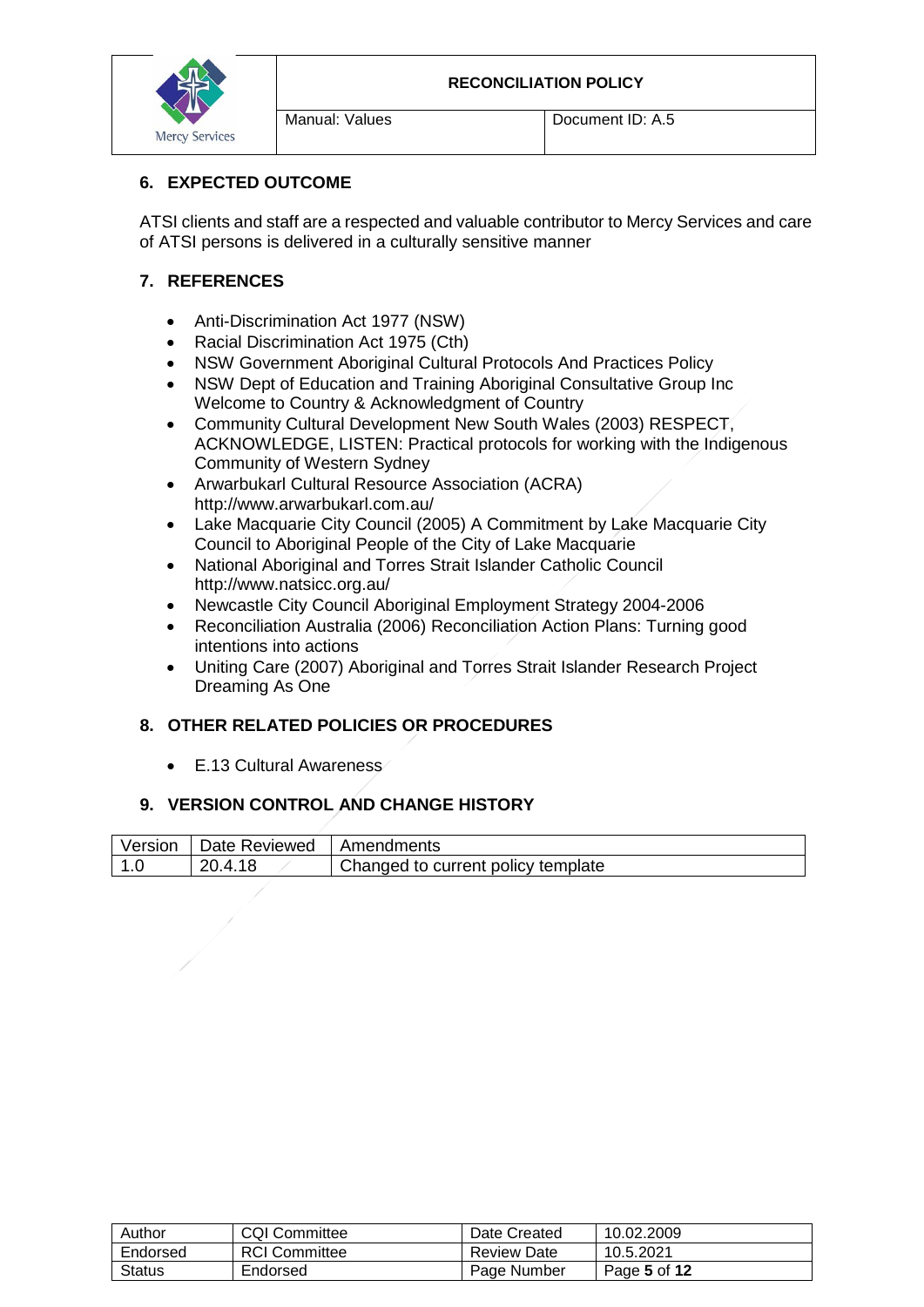

Manual: Values Document ID: A.5

Appendix 1. Consultation

# *Aboriginal and Torres Strait Islander Consultation Contacts*

*Additional options can be found in the Hunter Valley Directory produced by the Arwarbukarl Cultural Resource Association* 

*<http://www.miromaa.org.au/ourcentre/indigenousdirectory/onlinedirectory.html> with full agency details in the paper copy of the Directory available from Mercy Services Tighes Hill or Carrington or West Wallsend offices.*

| Person                               | <b>Position &amp; Organisation</b>                 | <b>Postal &amp; Email address</b>                                                               | <b>Phone</b> | To be consulted regarding                                                                     |  |
|--------------------------------------|----------------------------------------------------|-------------------------------------------------------------------------------------------------|--------------|-----------------------------------------------------------------------------------------------|--|
|                                      | <b>Whole of community issues</b>                   |                                                                                                 |              |                                                                                               |  |
| Chief<br>Executive<br><b>Officer</b> | Awabakal Land Council                              | 127 Maitland Road, Islington (PO Box<br>437, Hamilton 2303)<br>awabaka@bigpond.net.au           | 02 4965 4532 | Economic and cultural development of ATSI people<br>living in the Newcastle LGA               |  |
| Chief<br>Executive<br><b>Officer</b> | <b>Bahtabah Land Council</b>                       | 44 Pacific Highway, (PO Box 3018)<br><b>Blacksmiths 2281</b><br>bahtabah@nexon.com.au           | 02 4971 4800 | Economic and cultural development of ATSI people<br>living in the Eastern Lake Macquarie area |  |
| Chief<br>Executive<br><b>Officer</b> | Mindaribba Local<br><b>Aboriginal Land Council</b> | Lot 457 1A Chelmsford Drive, Metford<br>(PO Box 401, East Maitland 2323)                        | 02 4934 8511 | Economic and cultural development of ATSI people<br>living in the Maitland LGA                |  |
|                                      | Wanaruah Land<br>Council                           | 19 Maitland St, Muswellbrook NSW<br>2333                                                        | 02 6543 1288 | Economic and cultural development of ATSI people<br>living in the Upper Hunter Valley area    |  |
| Chief<br>Executive<br><b>Officer</b> | Worimi Local Aboriginal<br><b>Land Council</b>     | 173 Nelson Bay Rd, Williamtown 2314<br>(PO Box 56; Tanilba Bay 2314)<br>reception@worimi.org.au | 02 4965 1500 | Economic and cultural development of ATSI people<br>living in the Port Stephens LGA           |  |
| Andrew<br><b>Hawkins</b>             | Lecturer                                           | <b>Hunter TAFE</b>                                                                              |              | Education and Training issues and Reconciliation<br>Policy                                    |  |
| Lyndsay<br>Stanford                  | <b>Blakwoks</b>                                    |                                                                                                 |              | <b>Employment solutions</b>                                                                   |  |
| Sandra Griffin                       | Elder                                              |                                                                                                 |              | Issues in western Newcastle                                                                   |  |
| Chief<br>Executive<br><b>Officer</b> | Awabakal Cooperative                               | 64 Hannell Street, Wickham 2293                                                                 | 02 4969 4711 | Services for ATSI people                                                                      |  |
|                                      |                                                    | <b>Aged and Home &amp; Community Care Services</b>                                              |              |                                                                                               |  |
| Donna Munn                           | <b>CACP Worker</b><br>Awabakal                     |                                                                                                 | 02 4962 2811 | Services for older ATSI people                                                                |  |
|                                      | Awabakal Disability<br>Service                     |                                                                                                 | 02 4969 4711 | Services to ATSI people with a disability                                                     |  |

| Author   | <b>CQI Committee</b> | Date Created       | 10.02.2009   |
|----------|----------------------|--------------------|--------------|
| Endorsed | <b>RCI Committee</b> | <b>Review Date</b> | 10.5.2021    |
| Status   | Endorsed             | Page Number        | Page 6 of 12 |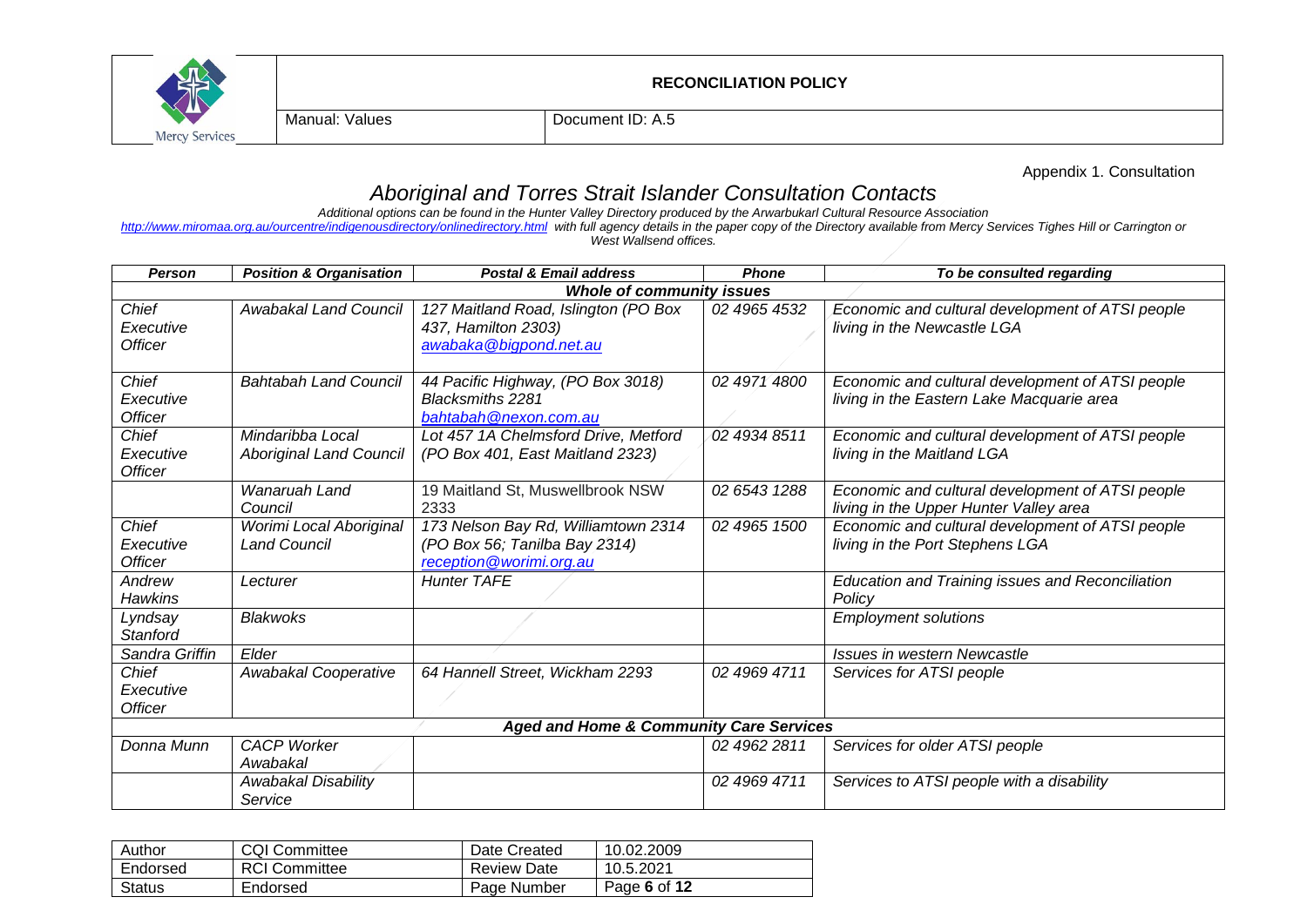

| Person             | <b>Position &amp; Organisation</b>                                                                          | <b>Postal &amp; Email address</b>                                                                       | <b>Phone</b>  | To be consulted regarding                                                                                                                                                              |
|--------------------|-------------------------------------------------------------------------------------------------------------|---------------------------------------------------------------------------------------------------------|---------------|----------------------------------------------------------------------------------------------------------------------------------------------------------------------------------------|
| Kathleen<br>Leayr  | Home Care Service of<br>- Daramulen Aboriginal<br>Centre                                                    | 70 Northcott Ave Kotara NSW 2289                                                                        | 02 49 66 6322 | Domestic assistance and personal care services for<br>older ATSI people                                                                                                                |
| Clare<br>Shrimpton | <b>Port Stephens</b><br>Community Care,<br><b>Aboriginal Services</b><br><b>Project Officer</b>             | 14/25 Sturgeon St, Raymond Terrace<br>(PO Box 170, Raymond Terrace 2324)<br>clares.admin@pscc.com.au    | 1300 763 257  | Community Support including transport Services for<br>older ATSI people                                                                                                                |
|                    |                                                                                                             | <b>Alcohol &amp; Other Drug Services</b>                                                                |               |                                                                                                                                                                                        |
| Darren Barton      | Service Manager<br>Awabakal Medical<br>Service                                                              | 38a Samdon Street, Hamilton 2303                                                                        | 02 4969 2424  | AOD services and issues for ATSI people                                                                                                                                                |
| David Maher        | <b>AOD Worker Awabakal</b><br><b>Medical Service</b>                                                        | 38a Samdon Street, Hamilton 2303                                                                        | 02 4969 2424  | AOD services and issues for ATSI people                                                                                                                                                |
|                    |                                                                                                             | <b>Children's &amp; Family Services</b>                                                                 |               |                                                                                                                                                                                        |
| Louise<br>Campbell | <b>Education Officer</b><br>(Aboriginal Education)<br><b>Catholic Schools Office</b>                        | 841 Hunter Street Newcastle West<br>(P.O. Box 714 Newcastle 2300)<br>louise.campbell@mn.catholic.edu.au | 02 4979 1222  | Education and Catholic Church issues for ATSI people                                                                                                                                   |
|                    | Awabakal Pre School                                                                                         |                                                                                                         | 02 4956 9132  | Services and issues for ATSI children 4-5 years old in<br>Newcastle/Lake Macquarie area                                                                                                |
|                    | Muloobinba Aboriginal<br><b>Corporation Family</b><br><b>Support Service</b>                                | 22 Lambton Road, (PO Box 208)<br>Broadmeadow 2292<br>admin@muloobinba.org.au                            | 02 4962 1809  | ATSI families or individuals in the Newcastle LGA who<br>are experiencing financial hardship, separation,<br>homelessness, domestic violence, and parenting<br>problems.               |
|                    | Kup-Poon -Dee<br><b>Community Services</b>                                                                  | 29 Shearman Avenue<br>Raymond Terrace 2324<br>kup29@bigpond.net.au                                      | 02 4987 7685  | This is a family support services that offers support for<br>students at school and counselling for families in crisis<br>etc                                                          |
|                    | <b>Port Stephens Family</b><br>Support Service Inc.<br>Ba-Ra-Bolarang (is an<br>annex to the above service) | 3 Phillip Road<br>Raymond Terrace 2324<br>admin@psfss.org.au                                            | 02 4987 4674  | This is a family support centre and the Aboriginal<br>services offer culturally based skill building and learning<br>experiences such as weaving classes as well as men's<br>meetings. |
|                    | Wandiyali                                                                                                   | 16 Brunker Road<br>Broadmeadow 2292                                                                     | 02 4940 8133  | youth (14-18yrs), 13-25 yrs parenting support, OOHC<br>(8-18yrs) in foster placement and support for parents of<br>children aged 0-16yrs.                                              |

| Author        | <b>CQI Committee</b> | Date Created       | 10.02.2009   |
|---------------|----------------------|--------------------|--------------|
| Endorsed      | <b>RCI Committee</b> | <b>Review Date</b> | 10.5.2021    |
| <b>Status</b> | Endorsed             | Page Number        | Page 7 of 12 |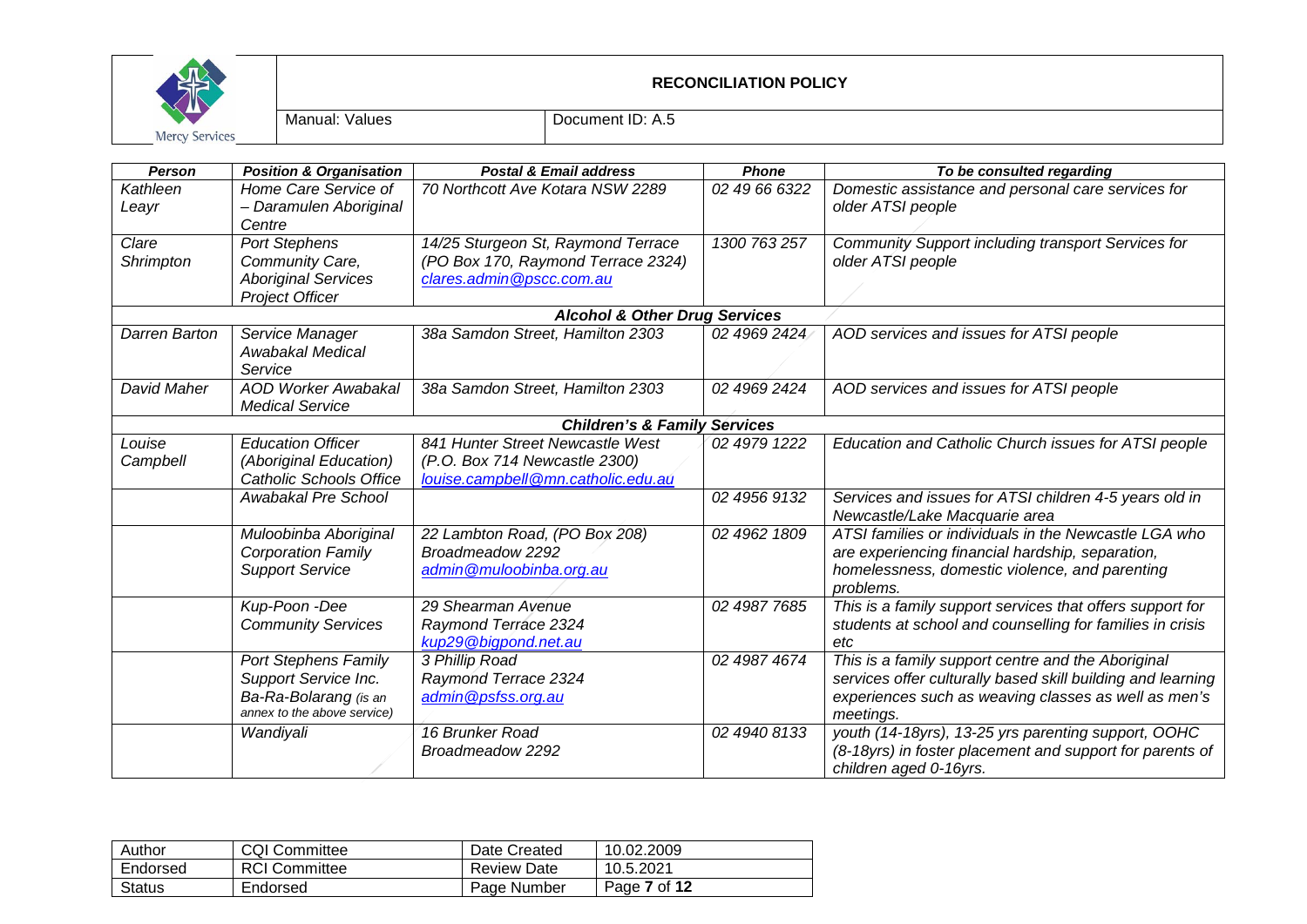

| Person             | <b>Position &amp; Organisation</b> | <b>Postal &amp; Email address</b> | Phone        | To be consulted regarding                                  |
|--------------------|------------------------------------|-----------------------------------|--------------|------------------------------------------------------------|
| Karen O'Hara       | Coordinator Wandiyali              | 3 Thomas Street, Cardiff          | 02 4954 2736 | Early intervention for families with children 0-8 years as |
|                    | – Brighter Futures                 | wandiyalikbf@hotmail.com          |              | part of the Brighter Futures consortium of which Mercy     |
|                    |                                    |                                   |              | Services is also a member                                  |
| <b>Bush Tucker</b> |                                    |                                   |              |                                                            |
|                    | Youle-ta                           |                                   | 4949 5877    |                                                            |

| Author   | <b>CQI Committee</b> | Date Created       | 10.02.2009   |
|----------|----------------------|--------------------|--------------|
| Endorsed | <b>RCI Committee</b> | <b>Review Date</b> | 10.5.2021    |
| Status   | Endorsed             | Page Number        | Page 8 of 12 |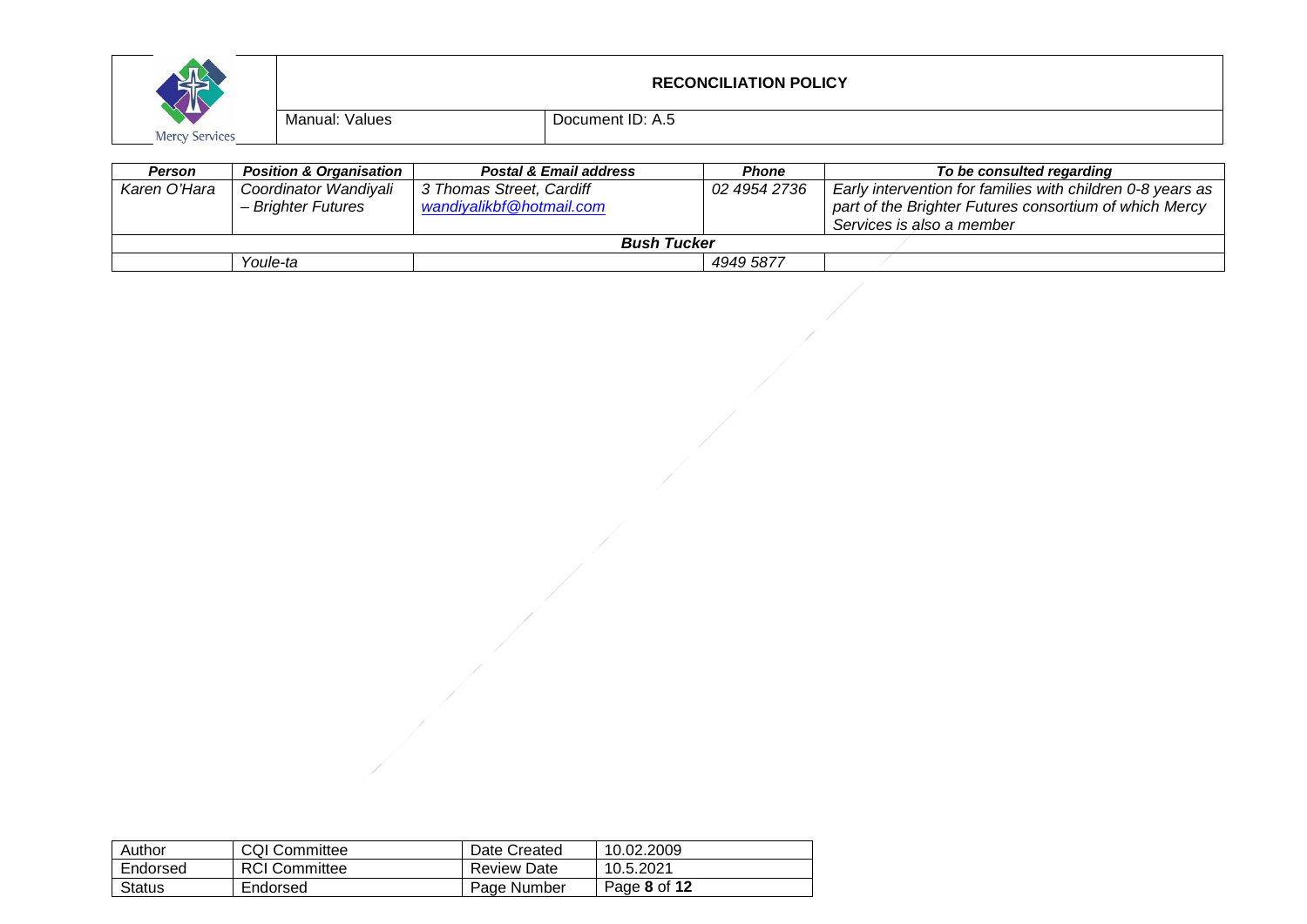

Manual: Values **Document ID: A.5** 

# **Appendix 2. Advisory Group Terms of Reference**

Mercy Services Reconciliation Advisory Group Terms of reference as at 20.4.18

Aim:

- to provide advice to the Chief Executive Officer (CEO) on the content the Mercy Services Reconciliation Policies and their implementation.
- to provide advice to the CEO on issues of relevance to Aboriginal and Torres Strait people, especially those who are Mercy Services clients or staff

Membership

- Mercy Services CEO,
- Two Mercy Services staff (chosen by the CEO)
- Three Aboriginal or Torres Strait Islander people (chosen by the CEO) The CEO will ask ATSI individuals and agencies (listed in Appendix) to advertise vacancies when they arise on the Advisory Group. Individuals will then contact the CEO who will choose individuals with the best understanding of: (1) ATSI issues (2) the situation of ATSI people eligible to be Mercy Services clients and/or (3) the services operated by Mercy Services.

Term of Membership

• All Advisory Group members, except the CEO, are limited to a three-year term. After a year away from the Advisory Group a person can be invited to join for another term.

What can be discussed?

- The CEO will chair meetings in an informal manner (more like a discussion than a formal meeting)
- The CEO will ensure that an Agenda is circulated prior to the meeting listing items for discussion.
- The chair will always ask at the beginning of the meeting if members have other items to add to the agenda. The agenda will always have a place for Advisory Group members to raise other issues.
- If there is some dispute on the relevance of an issue the meeting will vote and a majority will decide if it is relevant. If there is insufficient time for all items the chair will limit the length of time for each item.

Frequency of meetings:

- Meetings will usually last for a maximum to 90 minutes
- The Advisory Group may meet when required to discuss progress on fulfilling the directions of the Reconciliation Policy and the Reconciliation Plan.
- Only the CEO can call additional meetings.

Payments:

• Advisory Group members who do not have employment that will pay for their participation will be paid an honourium of \$50 per hour of meeting time.

Communication:

| Author        | <b>CQI Committee</b> | Date Created | 10.02.2009   |
|---------------|----------------------|--------------|--------------|
| Endorsed      | <b>RCI Committee</b> | Review Date  | 10.5.2021    |
| <b>Status</b> | Endorsed             | Page Number  | Page 9 of 12 |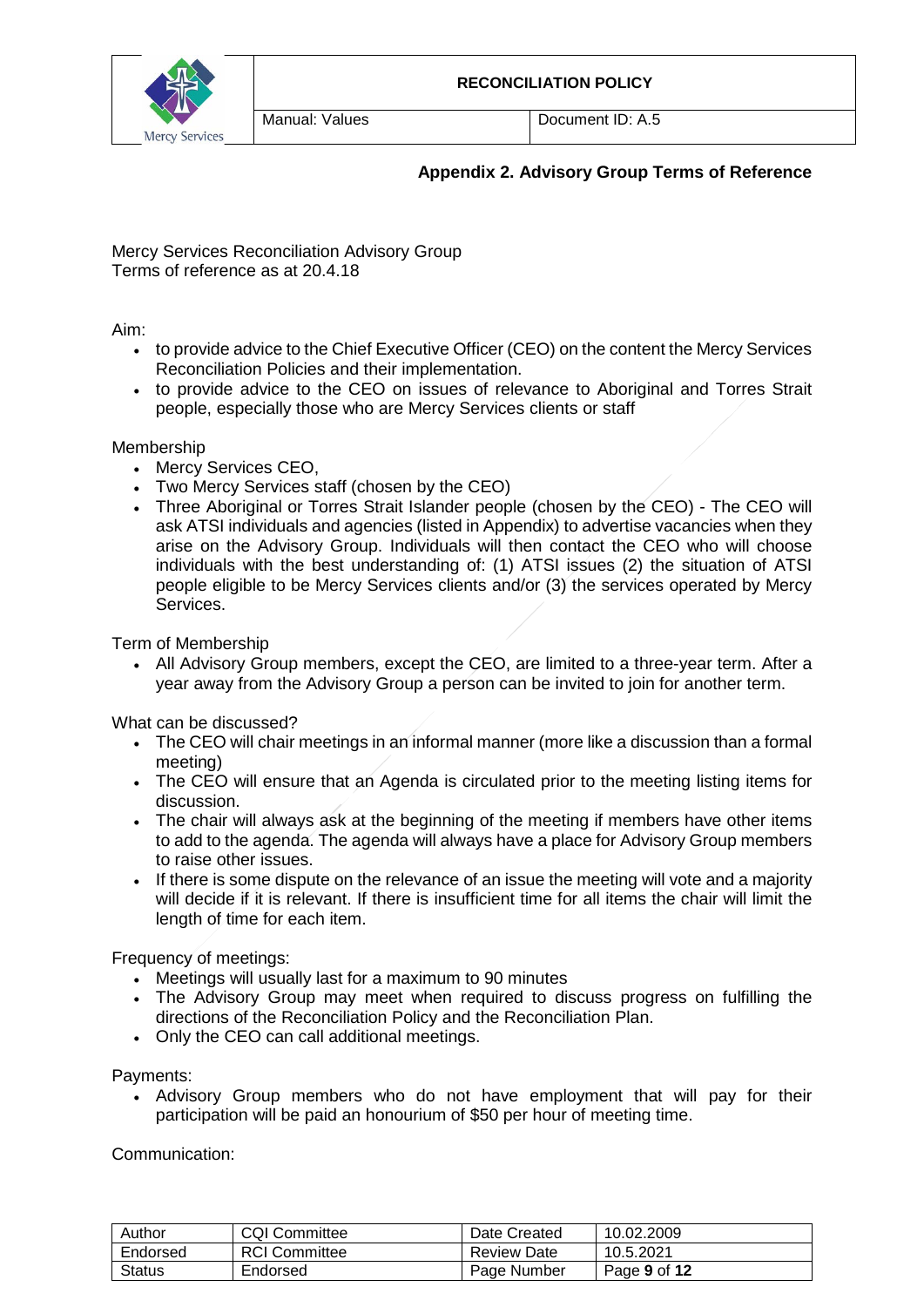

- The CEO will ensure that minutes are kept of discussions and decisions of the Advisory Group
- The CEO will report the views of the Advisory Group to the Board.
- All Advisory Group members must keep as confidential discussions that an Advisory Group member has requested be confidential
- Mercy Services members of the Advisory Group will try to follow these guidelines<sup>[1](#page-9-0)</sup>:
	- 1. Don't assume anything.
	- 2. Be honest and sincere.
	- 3. Use simple clear, plain and appropriate language.
	- 4. Speak slowly if and when necessary.
	- 5. Jargon or technical language should be explained.
	- 6. Don't mimic Aboriginal ways of speaking i.e. words, slang, speech or accent.
	- 7. Be open minded.
	- 8. Never be boastful about your ideas.
	- 9. Don't be too direct as this can be taken as confrontational and/or rude.
	- 10. Direct eye contact may also be considered confrontational and/or rude.
	- 11. Emphasise the purpose of your activity and intended benefits to the community.
	- 12. Don't ask hypothetical questions.
	- 13. Deal in practical real issues not theoretical ideas

Decision making capacity:

 $\overline{a}$ 

• The Advisory Committee is a valued means of learning from the experience and wisdom of Aboriginal people but it does not have responsibility for running Mercy Services. As this is an consultative forum, the CEO is not obliged to follow the advice of the Reconciliation Advisory Group

<span id="page-9-0"></span>**<sup>1</sup>** Protocols for Consultation and Negotiation with Aboriginal People', by Huggins, Jackie, Department of Aboriginal and Torres Strait Islander Policy and Development, Brisbane, QLD, 1999

| Author   | <b>CQI Committee</b> | Date Created       | 10.02.2009    |
|----------|----------------------|--------------------|---------------|
| Endorsed | <b>RCI</b> Committee | <b>Review Date</b> | 10.5.2021     |
| Status   | Endorsed             | Page Number        | Page 10 of 12 |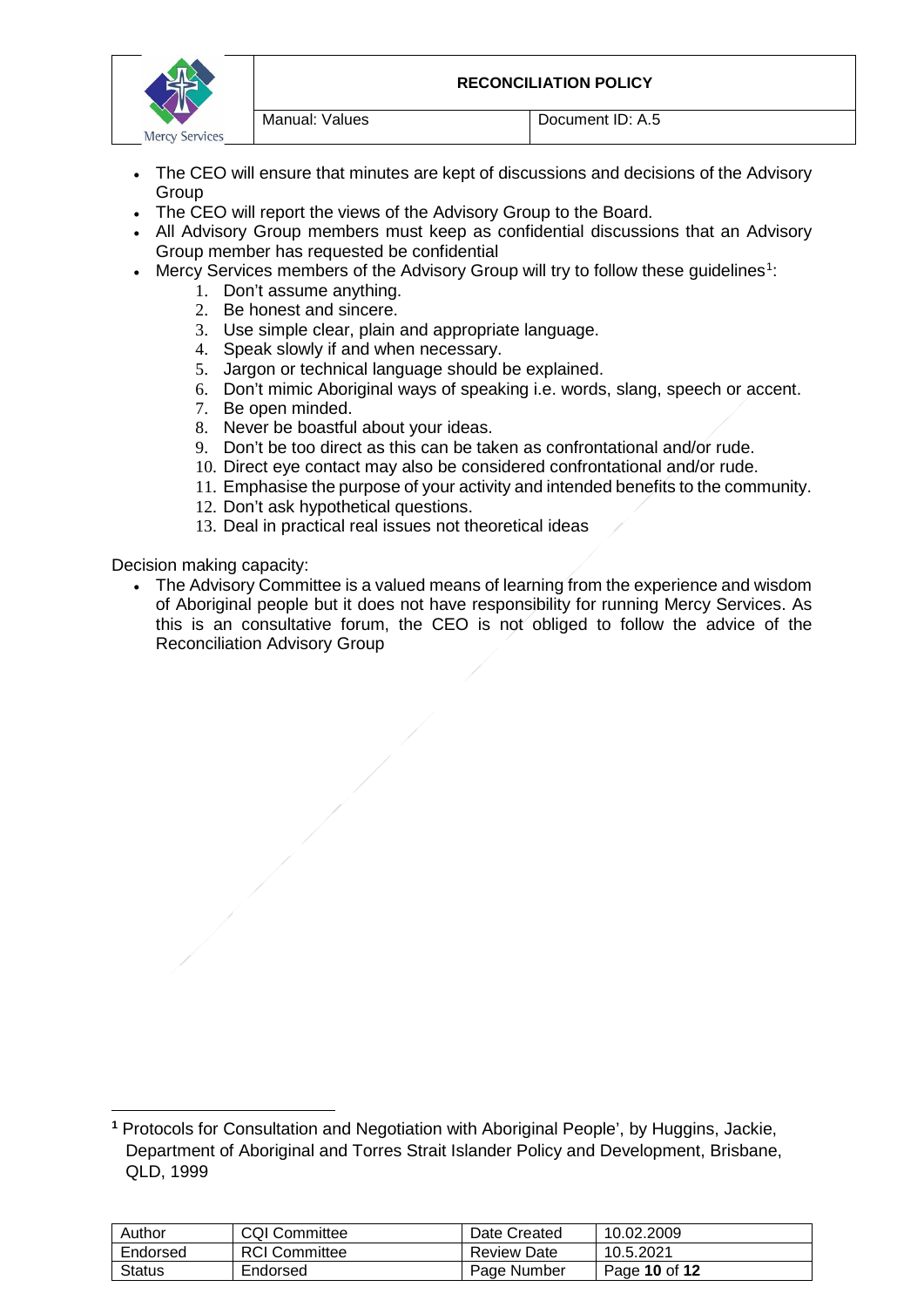

#### Appendix 3

#### **Mercy Services Reconciliation Action Plan 2016**



| Author   | <b>CQI Committee</b> | Date Created       | 10.02.2009    |
|----------|----------------------|--------------------|---------------|
| Endorsed | <b>RCI Committee</b> | <b>Review Date</b> | 10.5.2021     |
| Status   | Endorsed             | Page Number        | Page 11 of 12 |